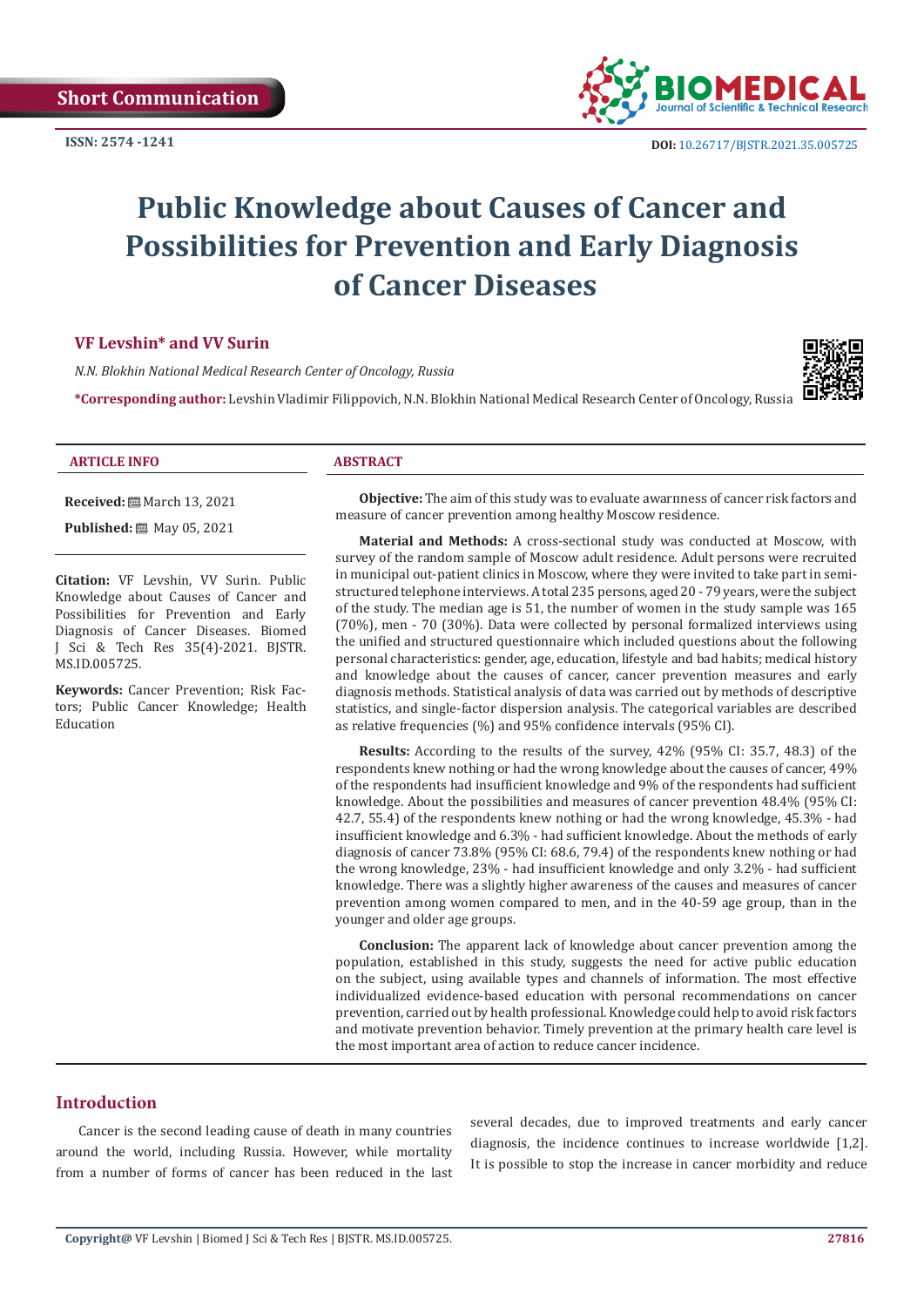it only by measures and methods of cancer prevention. Methods and technologies for preventing various forms of cancer have now been developed based on the study of the causes and risk factors of cancer. Cancer prevention is carried out by eliminating or controlling the scientifically proven and potentially modifiable causes and risk factors of this disease [3]. There are estimates that up to 70% of all cancers are causally related to environmental and lifestyle factors [4]. The major modifiable risk factors for cancer are active and passive smoking, overweight and obesity, alcohol abuse, insufficient consumption of vegetables, fruits and greens, dietary fiber and calcium, lack of physical activity, increased ultraviolet radiation; 5 types of infections classified as carcinogenic to humans.

Successful elimination of these factors or the neutralization of their action can prevent 30-50% of all expected cancer cases in the population [4]. But full potential of preventive strategy is still far from being realized and remains at an early stage [2]. In implementing preventive measures and realizing their ability to prevent the development of cancer, the main role is not in health workers, but in the persons themselves. At the same time, their behavior, implementation of preventive measures and adherence to the doctor's preventive recommendations is determined, first of all, by the level of knowledge about the causes of cancer and measures to prevent them. In particularly knowledge about cancer risk factors was identified as an important variable that affects person's avoidance risk factors of cancer [5]. Therefore, lack of public awareness of the possibilities and methods of cancer prevention can be a major barrier for cancer prevention and reducing the incidence.

## **Material and Methods**

The aim of this study was to evaluate аwarпness of cancer risk factors and measure of cancer prevention among healthy Moscow residence. A cross-sectional study was conducted at Moscow, with survey of the random sample of Moscow adult residence. Adult persons were recruited in municipal out-patient clinics in Moscow, where they were invited to take part in semi-structured telephone interviews. A total of 280 persons were invited to be interviewed, 235 (84%) persons agreed to it and 45 (16%) persons refused for various reasons. Thus, 235 persons, aged 20 - 79 years, were the subject of the study. The median age is 51, the number of women in the study sample was 165 (70%), men - 70 (30%). Data were collected by trained interviewers through personal formalized interviews using a unified and structured questionnaire which included questions about the following personal characteristics: gender, age, education, lifestyle and bad habits; medical history and knowledge about the causes of cancer, cancer prevention measures and early diagnosis methods.

To assess medical literacy and participants awareness of the possibilities and measures of cancer prevention, the questionnaire included the following questions:

a) What do you know about the causes of tumor disease?

b) What do you know about the possibilities and measures of preventing tumor diseases?

c) What do you know about the methods of correct and early diagnosis of tumors?

Marks were attributed to answers on each question to evaluate a level of the personal relevant knowledge. Participants fell in four levels of knowledge:

1) Did not know (could not name anything);

2) Incorrect answers were given;

3) Not sufficient knowledge (only 1-2 causes or measures to prevent cancer were named);

4) Sufficient knowledge (named 3 or more causes or and measures to prevent cancer).

Statistical analysis of data was carried out by methods of descriptive statistics, and single-factor dispersion analysis. The categorical variables are described as relative frequencies (%) and 95% confidence intervals (95% CI).

## **Results**

The results of the survey showed that, 42% (95% CI: 35.7, 48.3) of the respondents knew nothing or had the wrong knowledge about the causes of cancer, around half, 49% of the respondents had insufficient knowledge and 9% of the respondents had sufficient knowledge. About the possibilities and measures of cancer prevention 48.4% (95% CI: 42.7, 55.4) of the respondents knew nothing or had the wrong knowledge, 45.3% - had insufficient knowledge and 6.3% - had sufficient knowledge. About the methods of early diagnosis of cancer 73.8% (95% CI: 68.6, 79.4) of the respondents knew nothing or had the wrong knowledge, 23% - had insufficient knowledge and only 3.2% - had sufficient knowledge. There was a slightly higher awareness of the causes and measures of cancer prevention among women compared to men, and in the 40-59 age group, than in the younger and older age groups. Other variables, including employment status, educational level and medical history had no significant association with a level of relevant knowledge.

## **Conclusion**

The results of the cross-sectional survey showed that the great majority of people surveyed in a random sample of the population did not know or had incorrect or insufficient knowledge about the causes of cancer and measures and methods of their prevention and early diagnosis. Relatively sufficient knowledge about the causes of cancer, prevention measures and methods of early